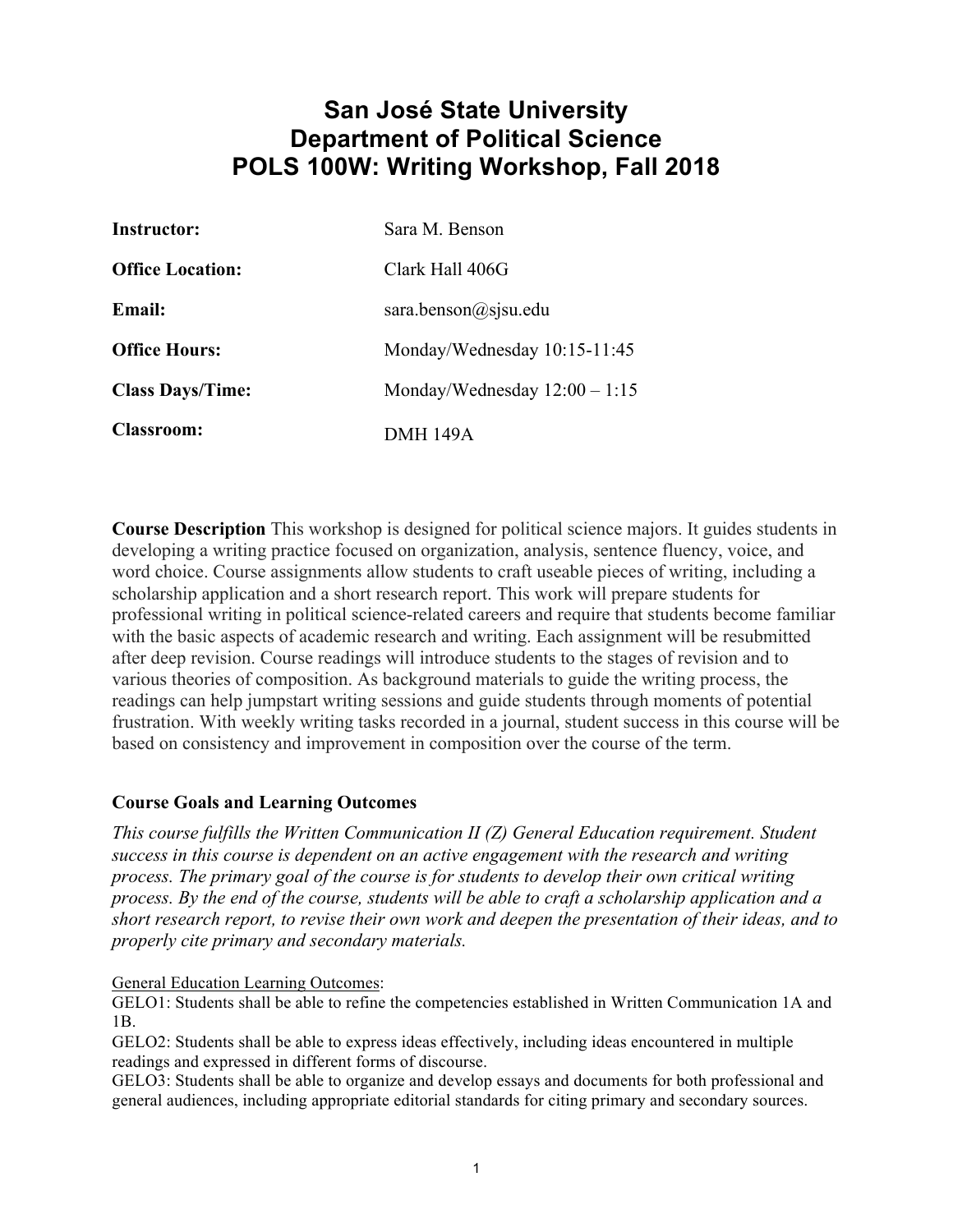Student Learning Outcomes:

SLO1: produce discipline‐specific written work that demonstrates upper‐division proficiency in language use, grammar, clarity of expression

SLO2: explain, analyze, develop, and criticize ideas effectively, including ideas encountered in multiple readings and expressed in different forms of discourse

SLO3: organize and develop essays and documents for both professional and general audiences SLO4: organize and develop essays and documents according to appropriate editorial and citation standards

SLO5: locate, organize, and synthesize information effectively to accomplish a specific purpose, and to communicate that purpose in writing.

Department/Program Learning Outcomes:

The Department of Political Science has the following goals in mind for this course:

**Breadth** Students should possess a broad knowledge of the theory and methods of the various branches of the discipline.

**Application** Students should be able to apply a variety of techniques to identify, understand, and analyze domestic and international political issues and organizations.

**Disciplinary methods** Student should be able to formulate research questions, engage in systematic literature searches using primary and secondary sources, have competence in systematic data gathering using library sources, government documents, and data available through electronic sources, should be able to evaluate research studies, and should be able to critically analyze and interpret influential political texts.

**Communication Skills** Students should master basic competencies in oral and written communication skills and be able to apply these skills in the context of political science. This means communicating effectively about politics and/or public administration, public policy, and law.

**Citizenship** Students should acquire an understanding of the role of the citizen in local, state, national, and global contexts and appreciate the importance of lifelong participation in political processes.

### **Required Texts/Readings**

William Zinsser, *On Writing Well (30th Anniversary Edition)* ISBN 0060891548

#### **Other Required Materials**

A journal or notebook of your choice (available at discount stores for \$1)

### **Course Requirements, Assignments, Grading Policy**

| This course requires that students write a minimum of 8,000 words per semester.           |                     |  |
|-------------------------------------------------------------------------------------------|---------------------|--|
| Assignment One: Scholarship Application/Personal Statement                                | 25% of course grade |  |
| Assignment Two: Research Proposal                                                         | 25% of course grade |  |
| <b>Assignment Three: Research Paper</b>                                                   | 25% of course grade |  |
| Assignment Four: Class & Journal Exercises, Feedback Session, Quizzes 25% of course grade |                     |  |

#### Assignment One: Scholarship Application/Personal Statement (GELO 3 and SLO 3)

This project begins with the "what is political science" essay and resume workshop, but will also require students to research scholarships and grants for which they may be eligible, and to craft an application using a personal statement. Most of these applications will require that the student outline their relationship to the field. The length of the assignment will vary because of the requirements of various applications. Students should use this assignment to draft a useable piece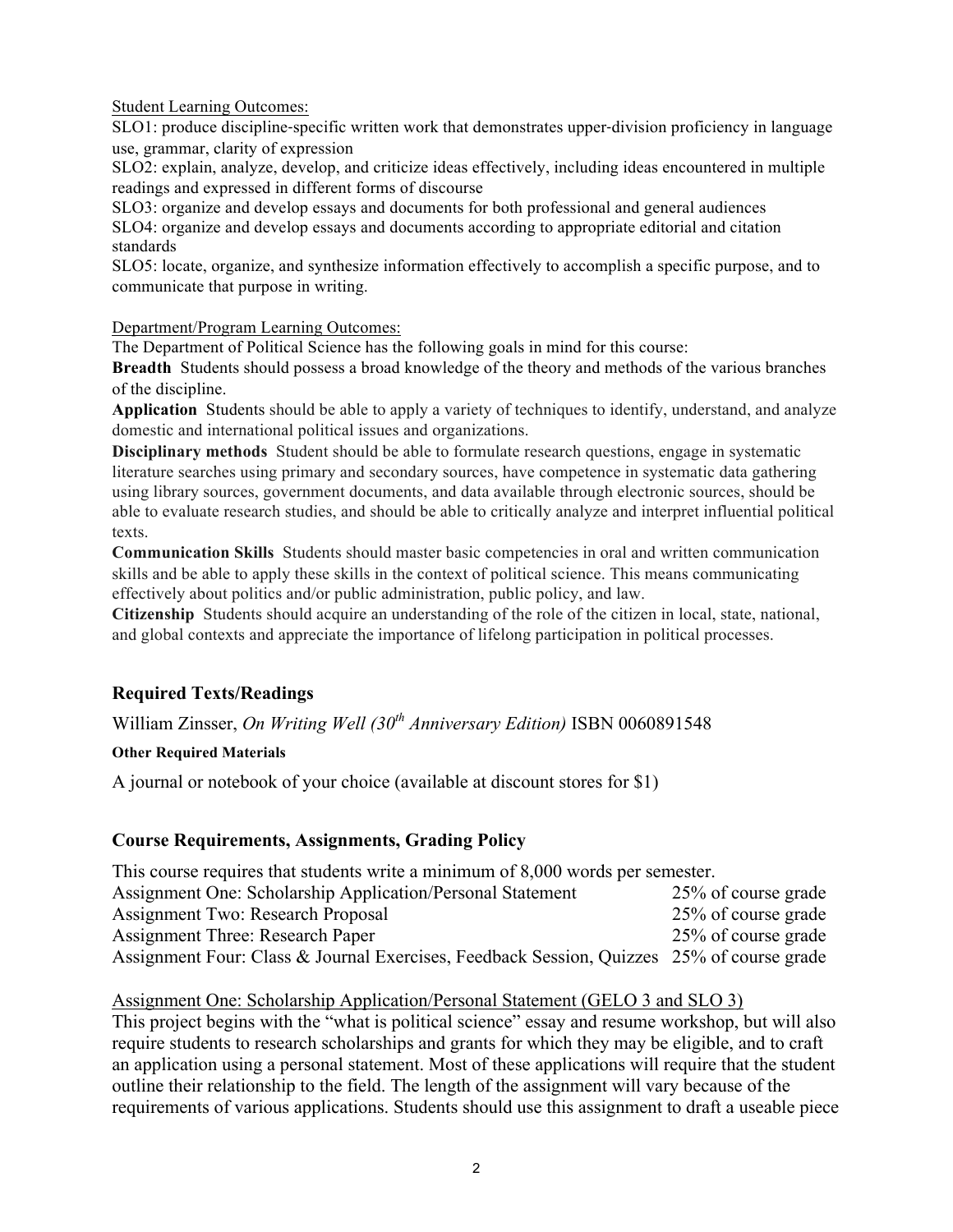of writing with which they might secure scholarships and grants. Potentially helpful websites include:

http://www.sjsu.edu/polisci/scholarships/ and http://www.sjsu.edu/faso/Scholarships/

## Assignment Two: Research Proposal (GELO 2 and GELO 3 and SLO 5)

This assignment is comprised of three parts: a research proposal, a literature review, and a bibliography. Each aspect of the assignment will build on the previously submitted assignments and should reflect deep revision. The research proposal should outline the student's interest in the subject, its significance for the study of politics, and situate the work in relation to relevant scholarly literature. The research reflection is to be completed after an initial search (in the form of a library shelf walk, an online database search, or an archival visit) and should be three double-spaced pages in length (including the bibliography). This assignment will eventually be incorporated into the introduction of the research paper.

## Assignment Three: Research Paper (GELO 1 and SLO 4)

This assignment should be approximately 20 pages and take the form of a traditional research paper. Students will submit multiple drafts for feedback over the course of the semester. The final assignment will be graded on an adherence to the conventions of writing, the strength of the analytical voice, and the fluency of sentences and transitions. Be sure to revise, proofread, and copyedit.

Assignment Four: Writing Practice Journal/Class Exercises/Feedback Sessions (SLOs 1 and 2) This assignment asks students to follow John Steinbeck's practice in *Journal of a Novel,* which chronicled his writing of *East of Eden* by dividing a journal into the text of his novel and the recording of his reflections, frustrations, and questions from the writing experience. Students should keep a research and writing reflection journal that traces their experience with the research, writing, and revision process. Each of the ten entries should be one page in length and preferably hand-written. The first of the ten entries will focus on the "What is Political Science?" assignment.

## **Grading Information and Policies**

### *This course must be passed with a C or better as a CSU graduation requirement.*

No late papers will be accepted. No extra credit is available**.** 

| 97-100 | $A+$ | 93-96 | А             | 90-92 | A- |
|--------|------|-------|---------------|-------|----|
| 87-89  | B+   | 83-86 |               | 80-82 | B- |
| 77-79  | $C+$ | 73-76 |               | 70-72 | C- |
| 63-69  |      | 60-62 | <u> 1) - </u> | <60   |    |

## **University Policies**

Per University Policy S16-9, university-wide policy information relevant to all courses, such as academic integrity, accommodations, etc. will be available on Office of Graduate and Undergraduate Programs' Syllabus Information web page at http://www.sjsu.edu/gup/syllabusinfo/.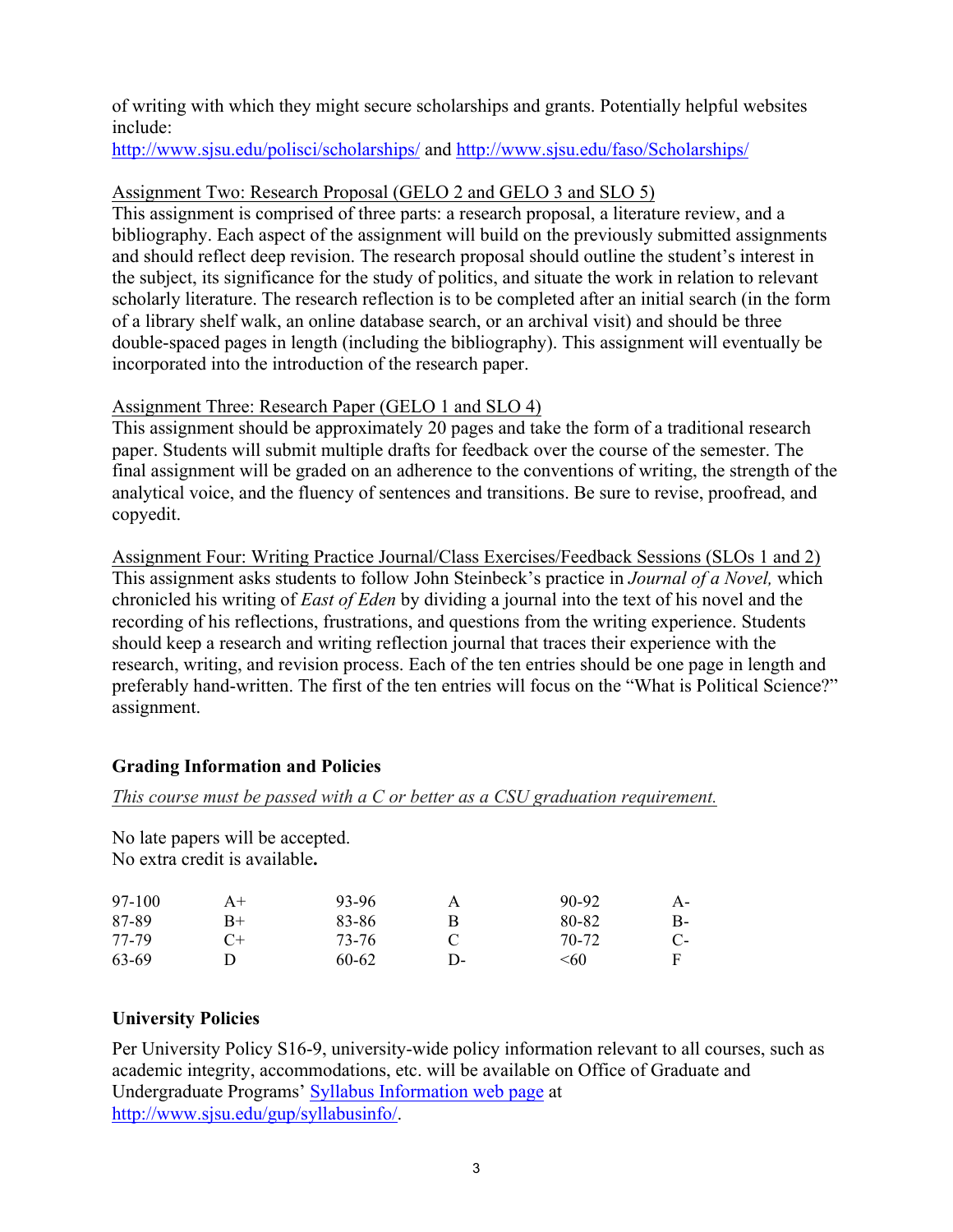*Please review the information about university policies on plagiarism contained above, which may result in a failing grade. Faculty members are required to report all infractions to the office of Student Conduct and Ethical Development.*

Success in this course is based on the expectation that students will spend, for each unit of credit, a minimum of 45 hours over the length of the course (normally 3 hours per unit per week with 1 of the hours used for lecture) for instruction or preparation/studying or course related activities including but not limited to internships, labs, clinical practica. Other course structures will have equivalent workload expectations as described in the syllabus.

#### **Classroom Protocol**

*Students should attend all class meetings and participate in class exercises, assignments and discussions. Your cell phone is not needed for this writing class. Please come to class with your course materials, your journal or notebook, and a pen or pencil. Students should not be late. If you absolutely must enter late, be prepared to enter quietly and without disruption. Please be respectful of your colleagues in class discussions and during peer review exercises.* 

#### **Political Science Departmental Writing Policy and SJSU Writing Center**

Students of political science should develop the ability to write in clear, grammatical English. Spelling and grammar count. Students must take care that appropriate citations are used. Direct quotations must be so indicated with quotation marks and a specific reference to the page in the source from which it was taken. Failure to cite your sources constitutes academic misconduct which carries with it serious sanctions. A tutorial on citations is available at the library website at http://www.sjlibrary.org/services/literacy/info\_comp/citing.htm.

For assistance with writing, please see me or visit the SJSU Writing Center located in Clark Hall, Suite 126. In addition to one-on-one tutoring services, the Writing Center also offers workshops every semester on a variety of writing topics. To make an appointment, visit the Writing Center website at http://www.sjsu.edu/writingcenter.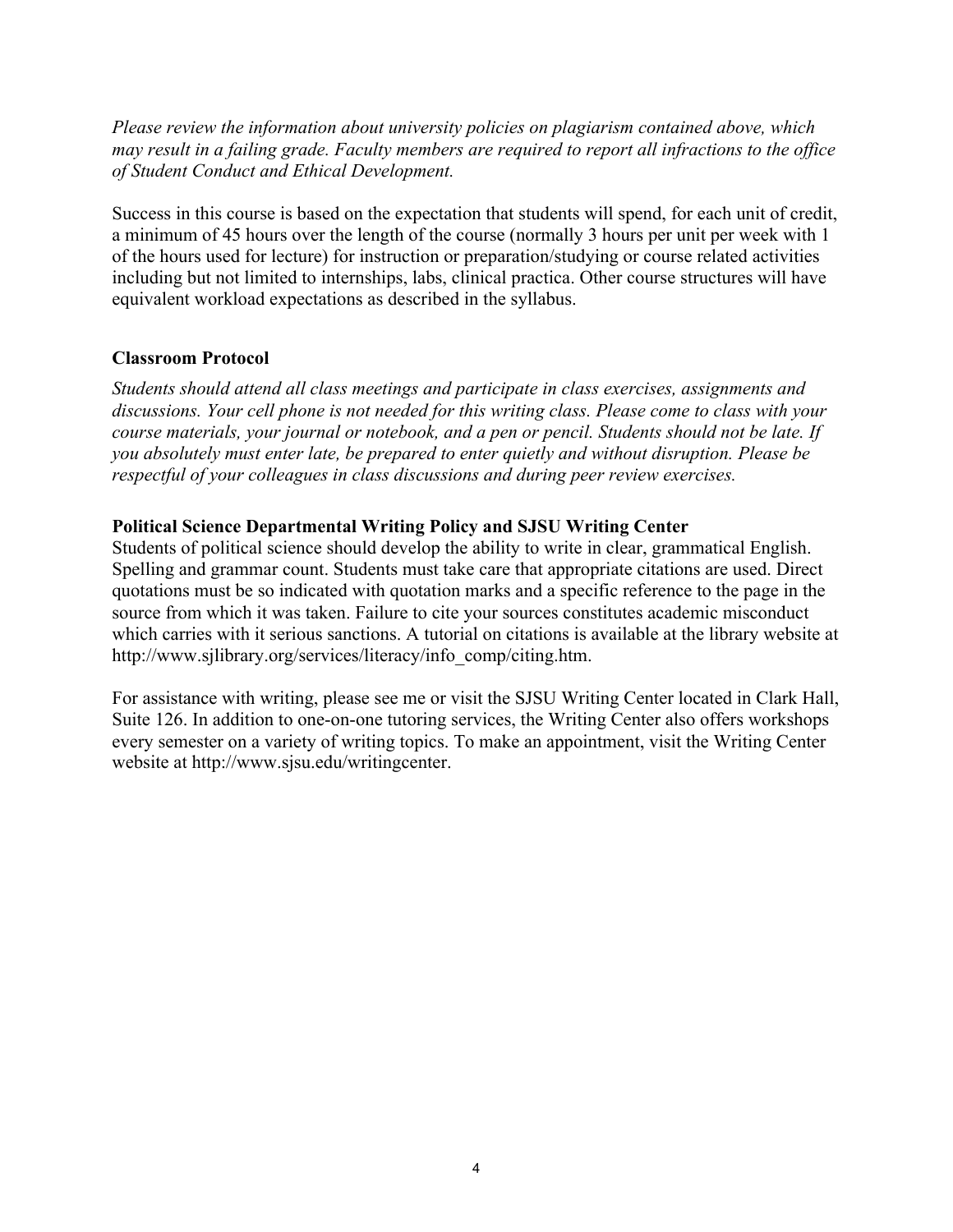# **Political Science 100W: Writing Workshop**

## **S. Benson, Fall 2018**

# *The schedule is subject to change with fair notice.*

| <b>Date</b>                   | <b>Topics, Readings, Assignments, Deadlines</b>                                                                                                                      |
|-------------------------------|----------------------------------------------------------------------------------------------------------------------------------------------------------------------|
| Wednesday,<br>August 22       | <b>Course Introductions</b>                                                                                                                                          |
| Monday,<br>August 27          | <b>Good Writing:</b><br>Film Screening: Bad Writing                                                                                                                  |
| Wednesday,<br>August 29       | <b>Film Discussion</b>                                                                                                                                               |
| Monday,<br>September 3        | Campus Holiday. Happy Labor Day.                                                                                                                                     |
| Wednesday,<br>September 5     | On Writing and Inspiration:<br>John Steinbeck, selections from Journal of a Novel<br>Audre Lorde, "The Transformation of Silence"<br>(readings distributed in class) |
| Monday,<br>September<br>10    | <b>Resume and Personal Statement Workshop</b><br>(please bring a copy of your current resume and a computer)                                                         |
| Wednesday,<br>September<br>12 | <b>Personal Statement Timed Writing</b><br>Timed Writing on Political Science                                                                                        |
| Monday,<br>September<br>17    | Research Workshop: Two Methods and Proposal Assignment<br>draft of personal statement due (no late papers accepted)                                                  |
| Wednesday,<br>September<br>19 | Library shelf walk                                                                                                                                                   |
| Monday,<br>September<br>24    | Library shelf walk                                                                                                                                                   |
| Wednesday,<br>September<br>26 | Roadmap Sentences, Literature Reviews & Citational Practices<br>draft of research proposal due (no late papers accepted)<br>(sign up for feedback sessions)          |
| Monday,<br>October 1          | Clutter & Clarity: The Craft of Writing<br>William Zinsser, On Writing Well (please read pages 1-91 before class)                                                    |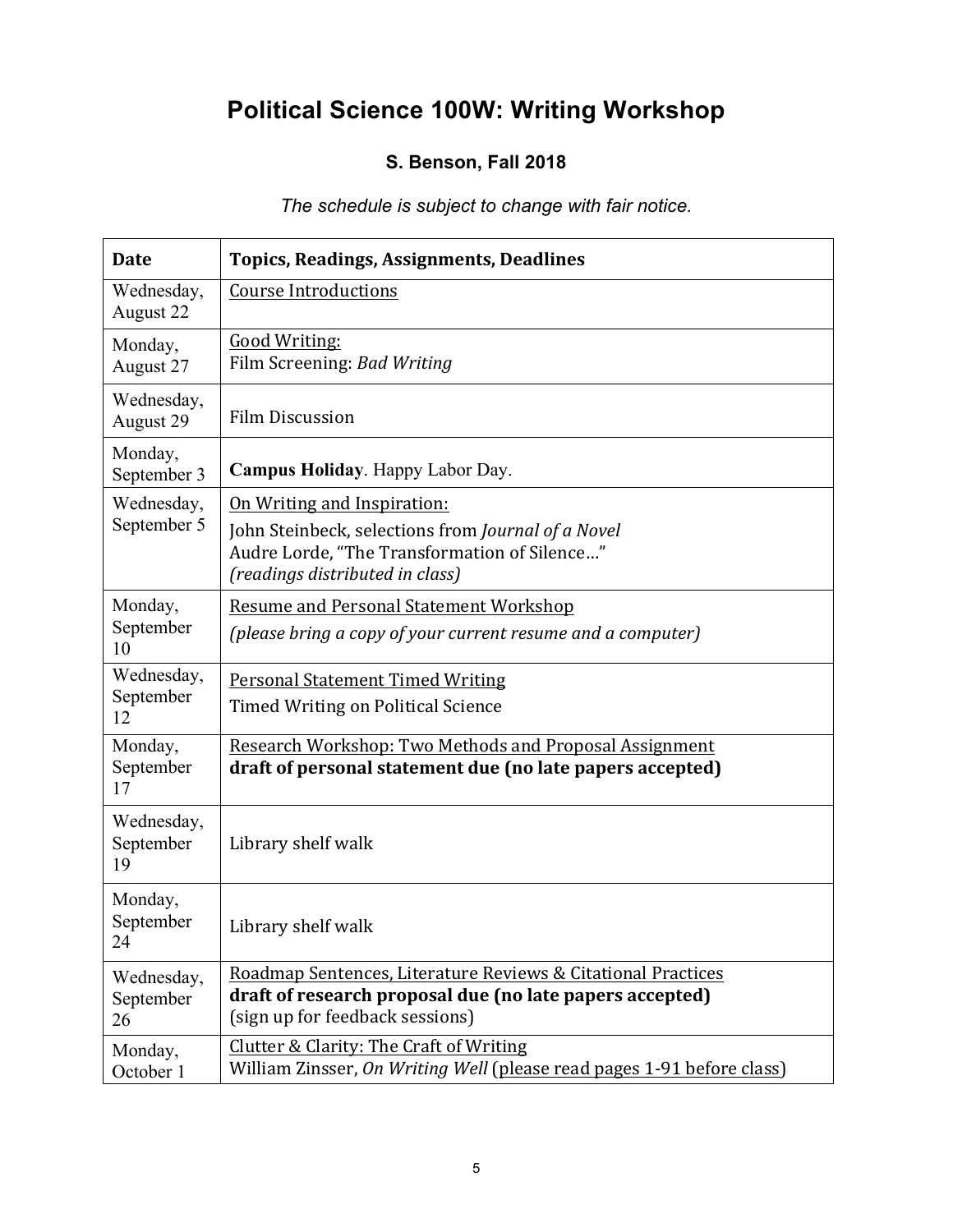| <b>Date</b>                  | <b>Topics, Readings, Assignments, Deadlines</b>                                                                      |
|------------------------------|----------------------------------------------------------------------------------------------------------------------|
| Wednesday,<br>October 3      | <b>Grammar and Composition</b>                                                                                       |
| Monday,<br>October 8         | <b>Feedback Session 1</b><br>(grammar and punctuation quiz)                                                          |
| Wednesday,<br>October 10     | <b>Feedback Session 2</b><br>(grammar and punctuation quiz)                                                          |
| Monday,<br>October 15        | <b>Feedback Session 3</b><br>(grammar and punctuation quiz)                                                          |
| Wednesday,<br>October 17     | <b>Feedback Session 4</b><br>(grammar and punctuation quiz)                                                          |
| Monday,<br>October 22        | Title Workshop<br>final draft of research proposal due (no late papers)                                              |
| Wednesday,<br>October 24     | <b>Shaping the Personal Statement</b><br>(please bring your revised draft to class)                                  |
| Monday,<br>October 29        | No Class. Instructor at Conference.                                                                                  |
| Wednesday,<br>October 31     | Workshop: Removing Clutter/Rebuilding Writing<br>final draft of personal statement due                               |
| Monday,<br>November 5        | <b>Thesis Statement/Roadmap Sentence Workshop</b>                                                                    |
| Wednesday,<br>November 7     | Drafting Workshop: Organization & Paragraph Structure<br>Five-page draft of research paper due in class for feedback |
| Monday,<br>November<br>12    | No Class. Campus Holiday. Veteran's Day.                                                                             |
| Wednesday,<br>November<br>14 | <b>Reverse Outlining</b>                                                                                             |
| Monday,<br>November<br>19    | Peer Editing Workshop I: Reading Aloud<br>bring clean seven-page draft of research paper to class                    |
| Wednesday,<br>November<br>21 | Peer Editing Workshop II: Reverse Outlining<br>bring clean seven-page draft of research paper to class for feedback  |
| Monday,<br>November<br>26    | <b>Topic Sentence Workshop</b>                                                                                       |